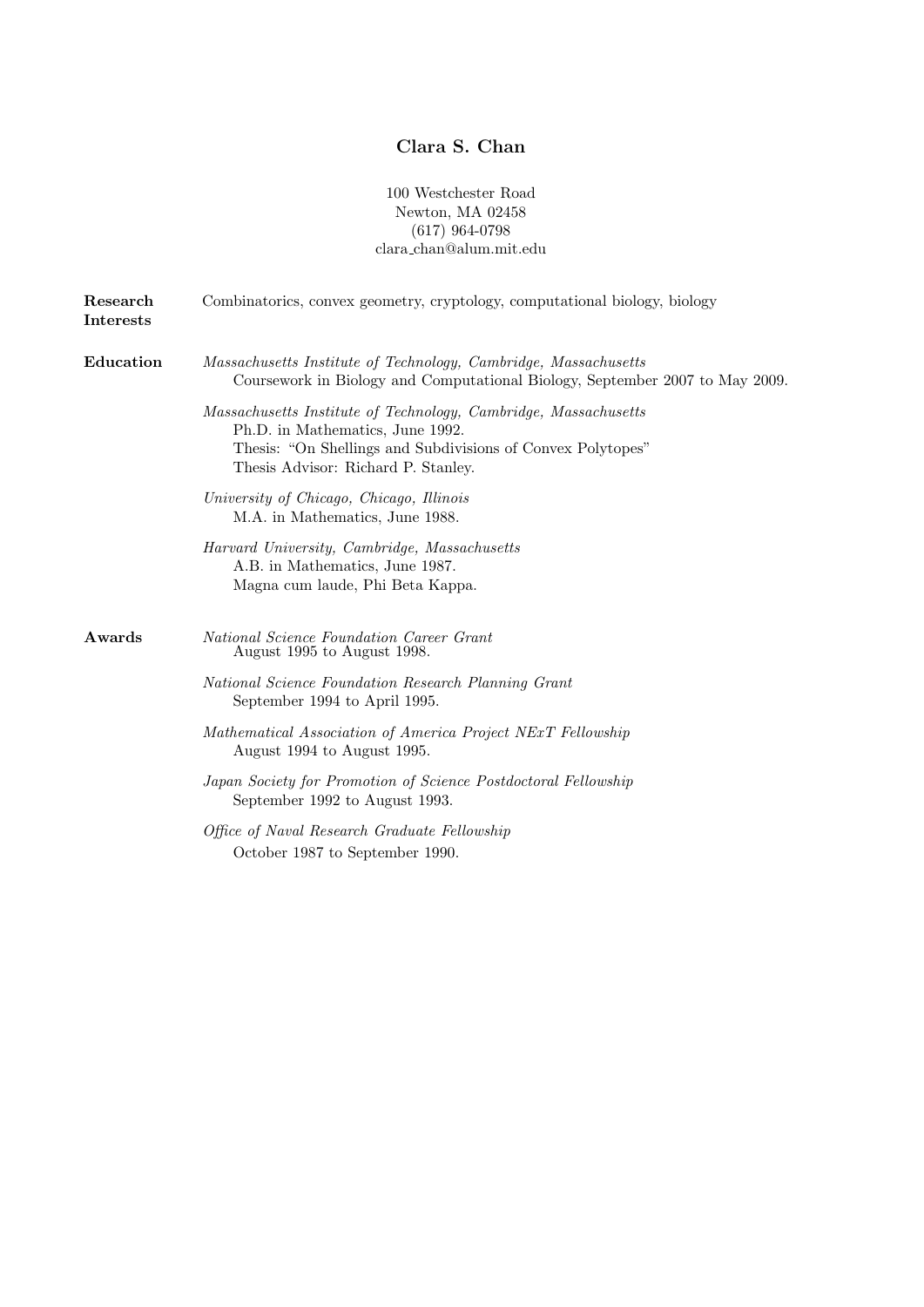- Experience Wellesley College, Wellesley, MA Visiting Lecturer, Department of Mathematics, from August 2015.
	- Massachusetts Institute of Technology, Cambridge, MA Research Affiliate, Broad Institute and CSAIL, from August 2013.
	- Massachusetts Institute of Technology, Cambridge, MA Research Scientist, Department of Biology, January 2010 to February 2012.
	- I.D.A. Center for Communications Research, Princeton, NJ Adjunct Research Staff, January 2005 to August 2014. Research Staff, July 1997 to January 2005.
	- Wesleyan University, Middletown, CT Visiting Assistant Professor of Mathematics, September 1996 to June 1997.
	- I.D.A. Center for Communications Research, Princeton, NJ Research Staff, January 1996 to August 1996.
	- Virginia Polytechnic Institute & State University, Blacksburg, VA Assistant Professor of Mathematics, January 1995 to August 1996.
	- Mathematical Sciences Institute of Cornell University, Ithaca, NY Visiting Fellow, September 1994 to January 1995.
	- I.D.A. Center for Communications Research, Princeton, NJ Research Staff, September 1993 to August 1994.
	- Hokkaido University, Sapporo, Japan Postdoctoral Fellow, August 1992 to August 1993.
	- I.D.A. Center for Communications Research, Princeton, NJ Research Staff, Summer 1992.
	- Massachusetts Institute of Technology, Cambridge, MA Teaching Assistant and Recitation Instructor, Spring 1991 and 1992. Lecturer, Summer Session on Linear Algebra, 1991. Organizer, Seminar on Combinatorics and Topology, summer 1989.
	- Harvard University Division of Applied Sciences, Cambridge, MA Recitation Instructor, Spring 1986.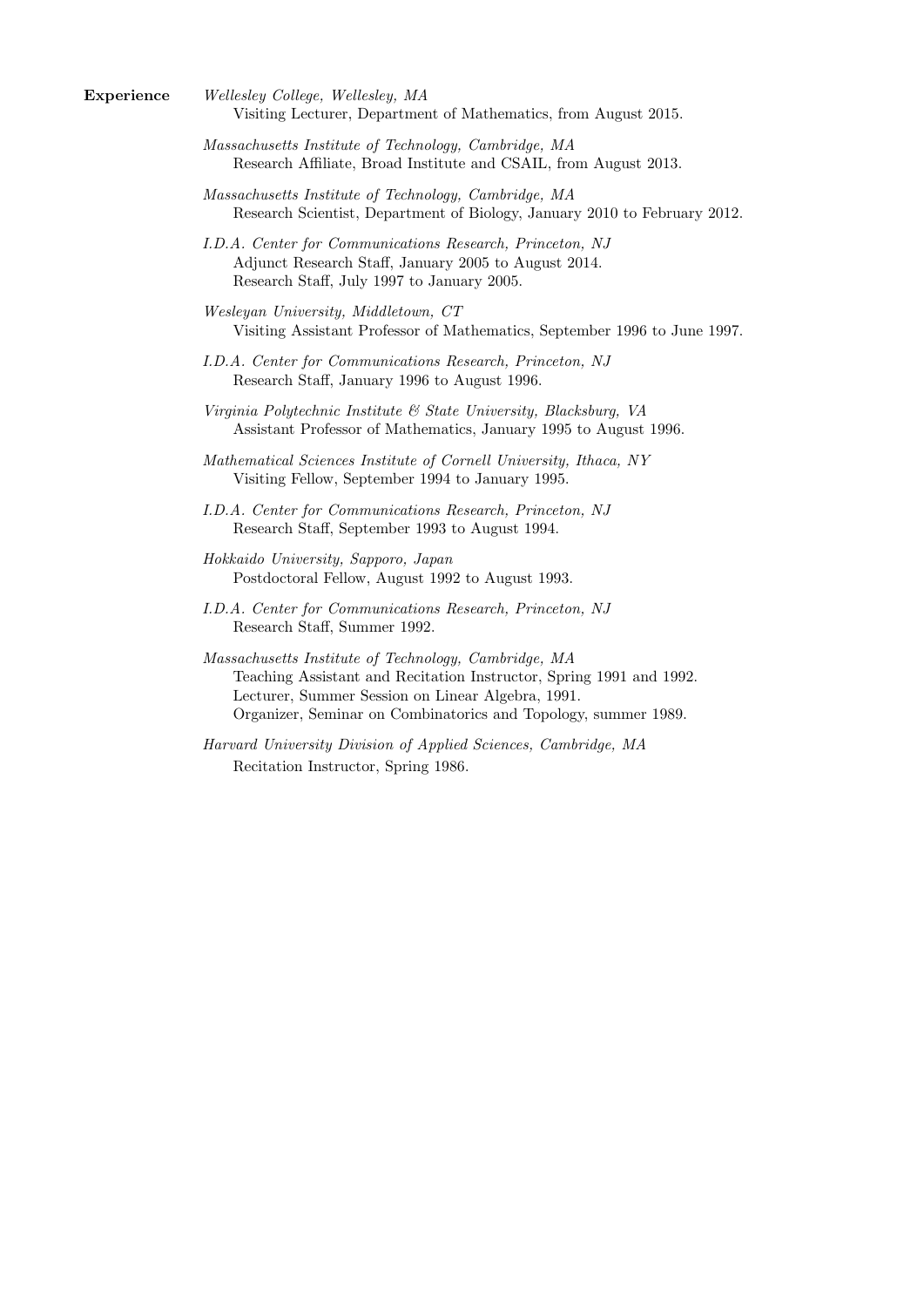| Conference | Research Institute for the Mathematical Sciences, Kyoto, Japan, June 1993.   |
|------------|------------------------------------------------------------------------------|
| Talks      | Conference on Modern Aspects of Combinatorial Structure of Convex Polytopes. |

- A.M.S. Regional Conference, Brooklyn, New York, April 1994. Special Session on Discrete Geometry.
- Caribbean Mathematics Foundation Conference Series, June 1994. Conference on Invariant Methods and Discrete & Computational Geometry.
- Mathematisches Forschungsinstitut Oberwolfach, Germany, February 1995. Conference on Algebraic and Geometric Combinatorics.
- A.M.S. Regional Conference, Greensboro, North Carolina, November 1995. Special Session on Algebraic Combinatorics and Young Tableaux.
- A.M.S. Meeting, Orlando, FL, January 1996. Special Session on Algebraic Combinatorics.
- Nankei University, Tianjin, China, June 1996. International Conference on Combinatorics.
- Hebrew Univeristy of Jerusalem, Jerusalem, Israel, December 1996. Conference on Algebraic and Geometric Combinatorics.
- I.D.A. Center for Communications Research, May 1994 to September 2004 Internal conferences.